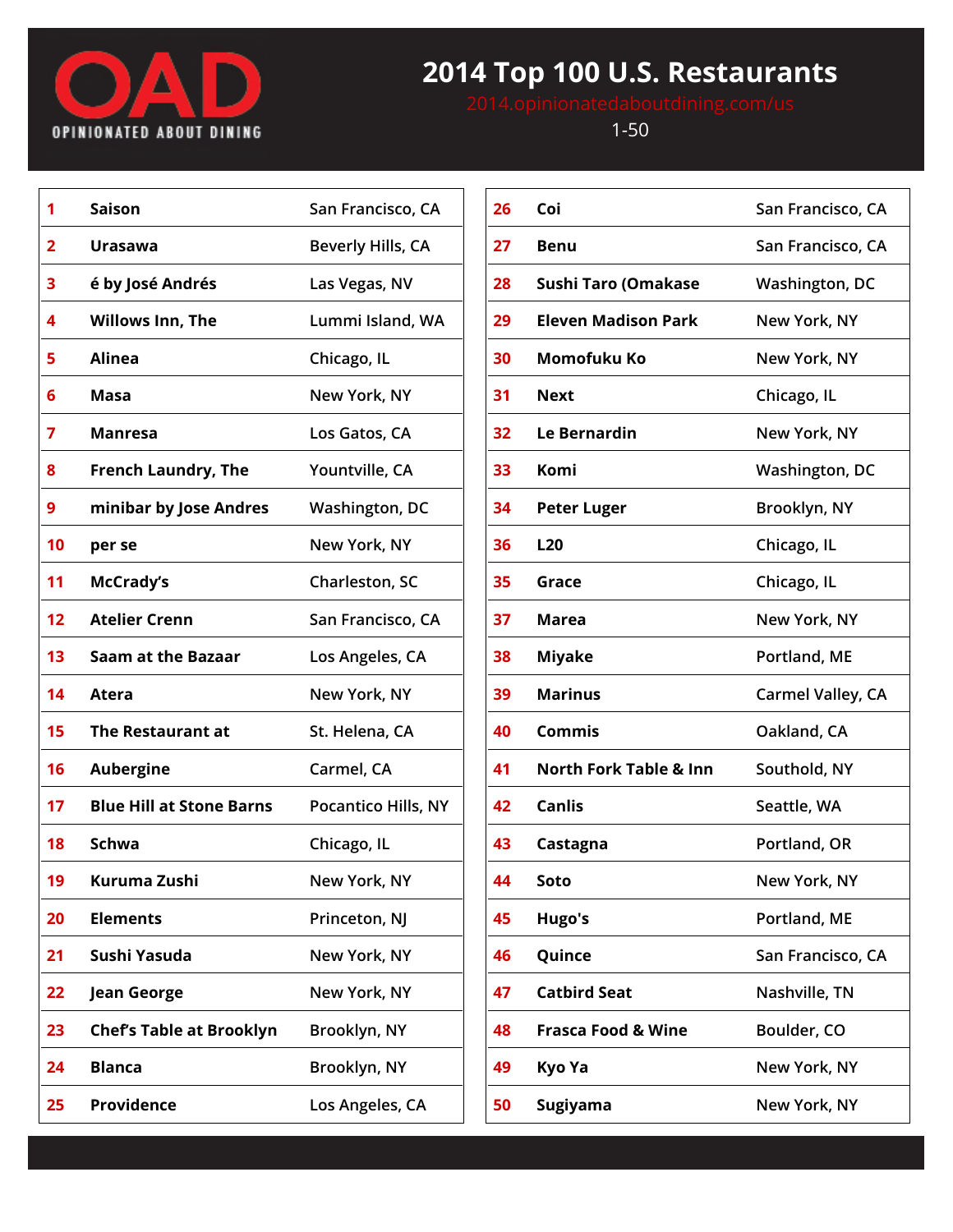

## **2014 Top 100 U.S. Restaurants**

| 51 | <b>Bouley</b>               | New York, NY      |
|----|-----------------------------|-------------------|
| 52 | <b>Volt</b>                 | Frederick, MD     |
| 53 | O Ya                        | Boston, MA        |
| 54 | <b>Minetta Tavern</b>       | New York, NY      |
| 55 | <b>Matsuhisa</b>            | Beverly Hills, CA |
| 56 | Uchi                        | Austin, TX        |
| 57 | <b>Red Medicine</b>         | Los Angeles, CA   |
| 58 | Stella!                     | New Orleans, LA   |
| 59 | Ink.                        | West Hollywood,   |
| 60 | <b>Totoraku</b>             | West Los Angeles, |
| 61 | Commonwealth                | San Francisco, CA |
| 62 | <b>Moto</b>                 | Chicago, IL       |
| 63 | <b>Spiaggia</b>             | Chicago, IL       |
| 64 | Uni                         | Boston, MA        |
| 65 | <b>Oxheart</b>              | Houston, TX       |
| 66 | <b>Guy Savoy</b>            | Las Vegas, NV     |
| 67 | <b>Spago</b>                | Beverly Hills, CA |
| 68 | Café Juanita                | Kirkland, WA      |
| 69 | Sawa Sushi                  | Sunnyvale, CA     |
| 70 | <b>Sons &amp; Daughters</b> | San Francisco, CA |
| 71 | <b>Restaurant Eugene</b>    | Atlanta, GA       |
| 72 | Cut                         | Beverly Hills, CA |
| 73 | Goosefoot                   | Chicago, IL       |
| 74 | Sushi Ota                   | San Diego, CA     |
| 75 | <b>Sanford</b>              | Milwaukee, WI     |

51-100

| 76  | George's California Modern La Jolla, CA |                       |
|-----|-----------------------------------------|-----------------------|
| 77  | <b>Highlands Bar &amp; Grill</b>        | Birmingham, AL        |
| 78  | <b>Acquerello</b>                       | San Francisco, CA     |
| 79  | CityZen                                 | <b>Washington, DC</b> |
| 80  | No. 9 Park                              | Boston, MA            |
| 81  | Nobuo at Teeter House                   | Phoenix, AZ           |
| 82  | 15 East                                 | New York, NY          |
| 83  | <b>Addison</b>                          | Del Mar, CA           |
| 84  | Acme                                    | New York, NY          |
| 85  | <b>Bazaar, The</b>                      | Los Angeles, CA       |
| 86  | <b>Torrisi Italian Specialties</b>      | New York, NY          |
| 87  | <b>Topolobampo</b>                      | Chicago, Il           |
| 88  | <b>Blue Hill</b>                        | New York, NY          |
| 89  | Il Buco Alimentari &                    | New York, NY          |
| 90  | Il Grano                                | West LA, CA           |
| 91  | Aldea                                   | New York, NY          |
| 92  | <b>Binkley's</b>                        | Cave Creek, AZ        |
| 93  | Ichimura at Brushstroke                 | New York, NY          |
| 94  | <b>WD-50</b>                            | New York, NY          |
| 95  | <b>Daniel</b>                           | New York, NY          |
| 96  | <b>Betony</b>                           | New York, NY          |
| 97  | <b>Herbsaint</b>                        | New Orleans, LA       |
| 98  | <b>Baumé</b>                            | Palo Alto, CA         |
| 99  | Aburiya Raku                            | Las Vegas, NV         |
| 100 | <b>Annisa</b>                           | New York, NY          |